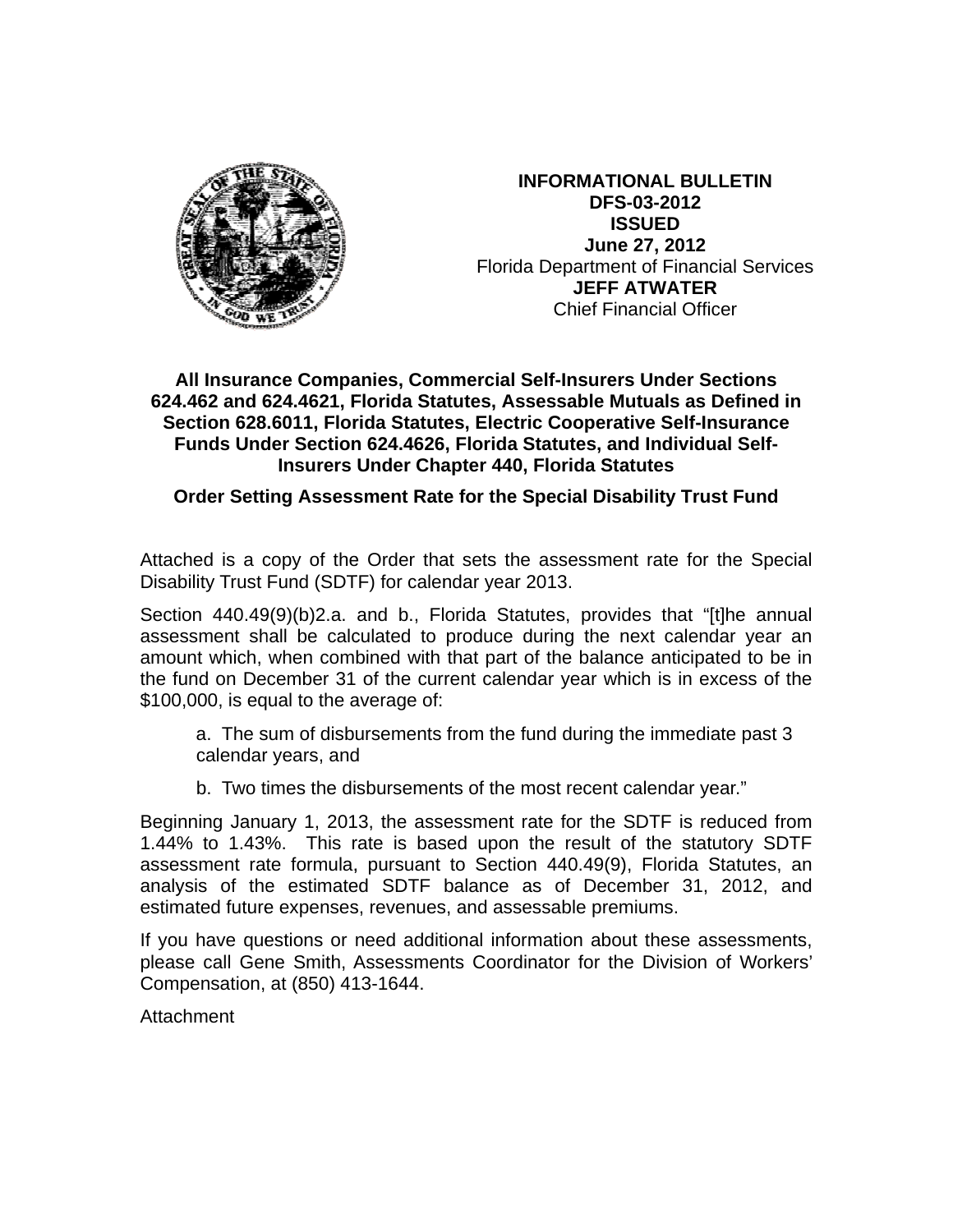

 $JUN$  27 2012

002734

**Chief Financial Officer** Doctested by All ohnsor



CHIEF FINANCIAL OFFICER **JEFF ATWATER STATE OF FLORIDA** 

IN THE MATTER OF:

ASSESSMENT RATE FOR SPECIAL DISABILITY TRUST FUND **FOR CALENDAR YEAR 2013** 

CASE No. 126108-12-WC

## **ORDER**

THIS CAUSE came on for consideration pursuant to the provisions of Section 440.49(9), Florida Statutes, which require the Department of Financial Services (hereinafter referred to as the "Department") to estimate annually in advance the amount necessary for the administration of the Special Disability Trust Fund and make such assessment in the manner provided therein. The Department, having considered the amounts necessary for the administration of the Special Disability Trust Fund for the calendar year beginning January 1, 2013, and being otherwise fully advised in the premises, hereby finds and orders as follows:

Pursuant to Section 440.49(9)(b)1., Florida Statutes, the Special Disability Trust Fund 1. shall be maintained by annual assessments upon the insurance companies writing compensation insurance in the State of Florida, the commercial self-insurers under Sections 624.462 and 624.4621, Florida Statutes, the assessable mutuals as defined in Section 628.6011, Florida Statutes, and the selfinsurers under Chapter 440, Florida Statutes. Pursuant to Section 624.4626, Florida Statutes, an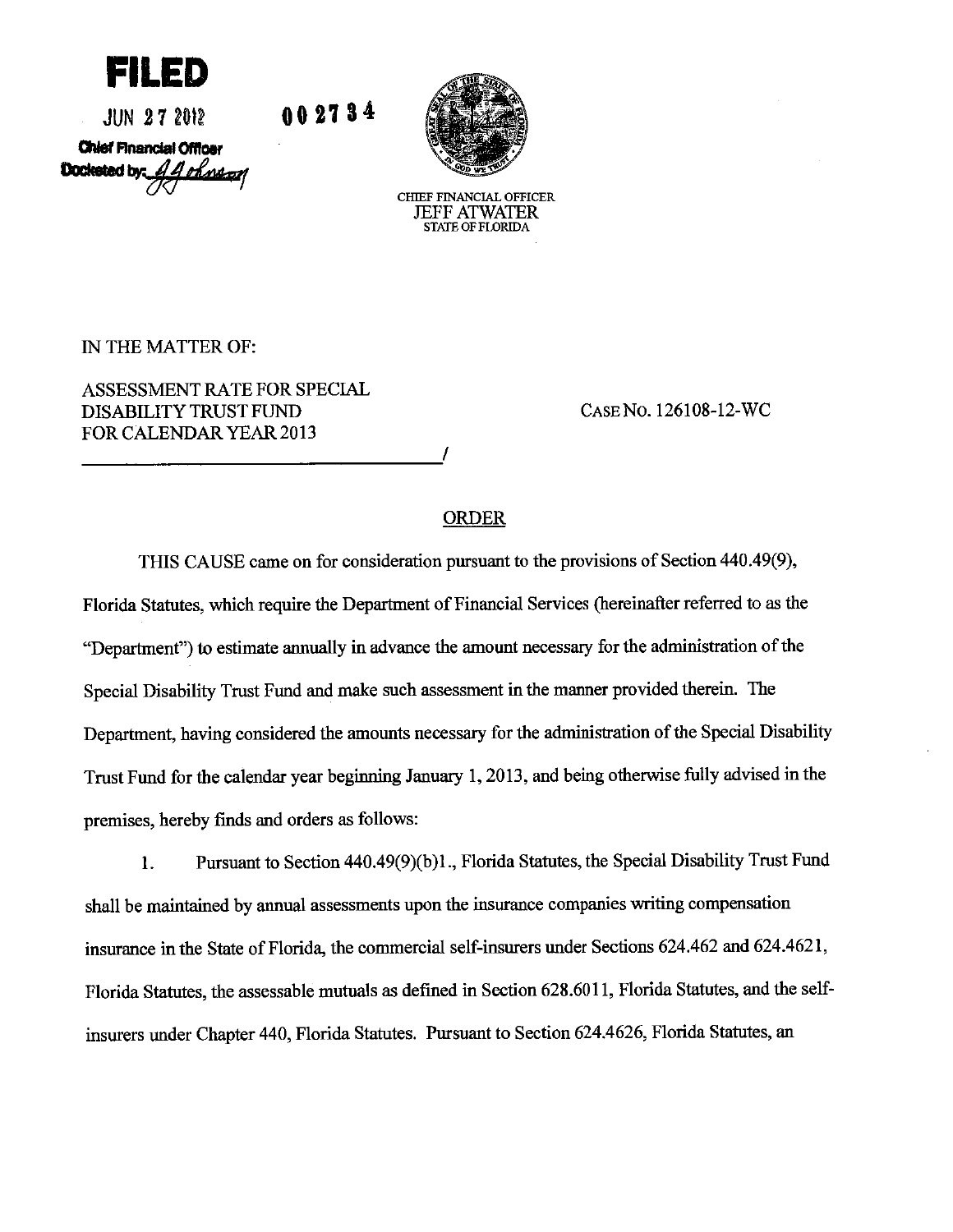electric cooperative self-insurance fund that meets the requirements of that law is subject to assessments set forth in Section 440.49(9), Florida Statutes.

Section 440.49(9)(b)1., Florida Statutes, requires the Department to estimate annually in  $\overline{2}$ . advance the amount necessary for the administration of Section 440.49(9), Florida Statutes, and the maintenance of the Special Disability Trust Fund, and to make such assessment in the manner provided for therein.

With respect to the calendar year beginning January 1, 2013, the Department has  $3<sub>1</sub>$ estimated the assessment rate necessary for the administration of Section 440.49(9), Florida Statutes, and the maintenance of the Special Disability Trust Fund. The estimated rate is 1.43%.

IT IS THEREFORE ORDERED:

Beginning January 1, 2013, each insurance company writing compensation insurance in the State of Florida, each commercial self-insurer under Section 624.462 or Section 624.4621, Florida Statutes, each electric cooperative self-insurance fund under Section 624.4626, Florida Statutes, and each assessable mutual as defined in Section 628.6011, Florida Statutes, shall pay a Special Disability Trust Fund assessment equal to one and forty-three one-hundredths of a percent (1.43%) of the net workers' compensation premiums written in the State of Florida.

Beginning on the self-insurer's anniversary date falling within calendar year 2013, each selfinsurer under Chapter 440, Florida Statutes, shall pay a Special Disability Trust Fund assessment equal to one and forty-three one-hundredths of a percent  $(1.43\%)$  of the net premiums computed by the Division of Workers' Compensation, as if the company had purchased workers' compensation insurance in the State of Florida.

 $\overline{2}$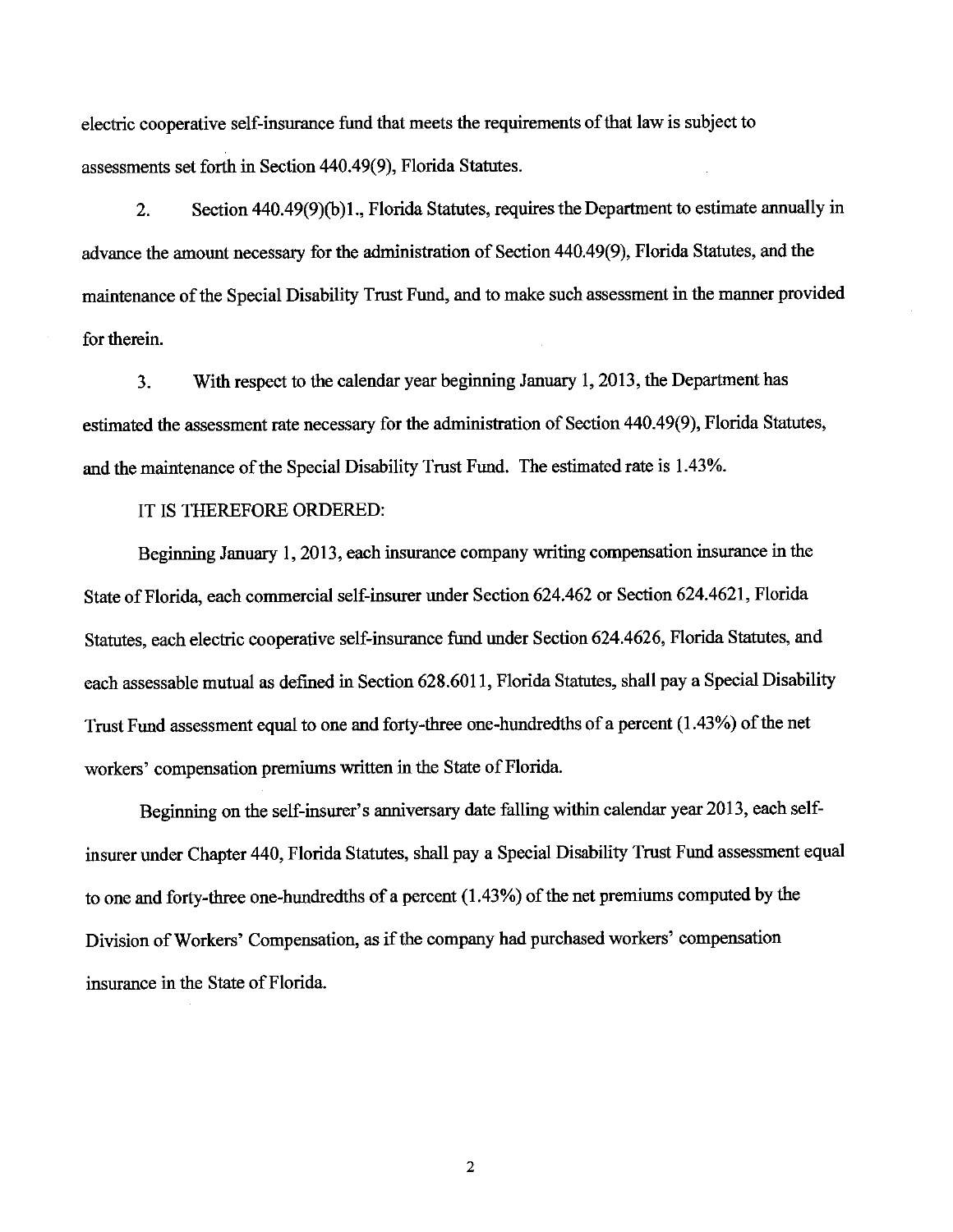The Special Disability Trust Fund assessment shall become due and be paid to the Division of Workers' Compensation quarterly at the same time and in addition to assessments for the Workers' Compensation Administration Trust Fund, as provided for in Section 440.51, Florida Statutes.

DONE and ORDERED this  $27<sup>th</sup>$  day of  $\frac{q_{\text{une}}}{q}$ , 2012.



**JEFF** 

CHIEF FINANCIAL OFFICER